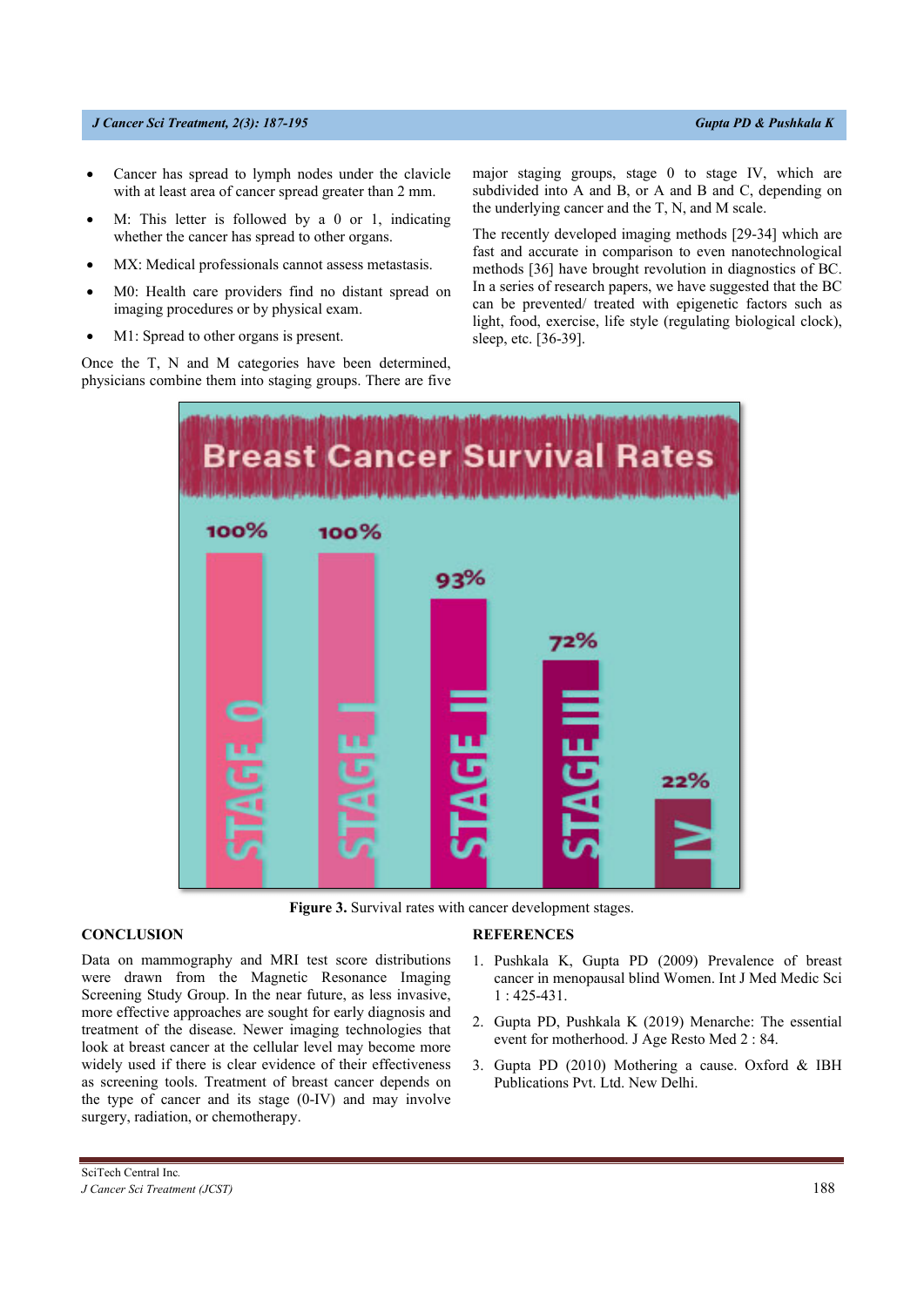## *J Cancer Sci Treatment, 3(1): 187-195 Gupta PD & Pushkala K*

- 4. Harbeck N, Penault-Llorca F, Cortes J, Gnant M, Houssami N, et al. (2019) Breast cancer. Nat Rev Dis Primers 5 : 66.
- 5. Johnson KC, Houseman EA, King JE, Christensen BC (2017) Normal breast tissue DNA methylation differences at regulatory elements are associated with the cancer risk factor age. Breast Cancer Res 19 : 81.
- 6. Tulinius H, Sigvaldason H, Olafsdóttir G (1990) Left and right sided breast cancer. Pathol Res Pract 186 : 92-94.
- 7. Parthasarathy V, Rathnam U (2012) Nipple discharge: An early warning sign of breast cancer. Int J Prev Med 3 : 810-814.
- 8. Dupont WD, Page DL (1985) Risk factors for breast cancer in women with proliferative breast disease. N Engl J Med 312 : 146-151.
- 9. Pushkala K, Gupta PD (2011) Dark side of the night light (Monograph). First edition. Germany. LAMBERT Academic Publishing, GmbH & Co. KG, Saarbrücken, Germany.
- 10. Gupta PD, Usha N, Pushkala K (2010) Dark side of the night light : Implication in breast cancer. J Cell Tissue Res 10 : 2173-2184.
- 11. Gupta PD, Pushkala K (2016) Increased incidence of breast cancer due to long exposure of light. J Analy Oncol 5 : 146-152.
- 12. Pushkala K, Gupta PD (2016) Light and breast cancer : Is there any relationship. BAOJ Cancer Res Ther 2 : 26.
- 13. Pushkala K, Gupta PD (2017) Missing dark in modern life aids in developing breast cancer. J Sci Discov 1 : jsd17003.
- 14. Zeinomar N, Knight JA, Jeanine M, Genkinger JM, Phillips K, et al. (2019) Alcohol consumption, cigarette smoking, and familial breast cancer risk: Findings from the prospective family study cohort (ProF-SC). Breast Cancer Res 21 : 128.
- 15. Agurs-Collins T, Ross SA, Dunn BK (2019) The many faces of obesity and its influence on breast cancer risk. Front Oncol 9 : 765.
- 16. Gupta PD, Pushkala K (2019) Increasing woman's health concern due to xenoestrogens and parabens: A review. J Cell Tissue Res 19 : 6829-6832.
- 17. Niehoff NM, Nichols HB, Zhao S, White AJ, Sandler DP (2019) Adult physical activity and breast cancer risk in women with a family history of breast cancer. Cancer Epidemiol Biomarkers Prev 28 : 51-58.
- 18. Katz Jessica (2020) Breast Cancer Risk Factors. Available online at : https//CDC govt/genomics/diseases/breast/ovarian-cancer/
- 19. Sharma GN, Dave R, Sanadya J, Sharma P, Sharma KK (2010) Various types and management of breast cancer : An overview. J Adv Pharm Technol Res 1 : 109-126.
- 20. Ballal HS, Gupta PD (2009) Peeping inside the body. Capricorn Publishing House, Jaipur.
- 21. Gupta PD (2019) Mammography: Boon or Bane. J Women Health Care Issues 2.
- 22. Ingrid S (2009) Dense breast tissue as an important risk factor for breast cancer and implications for early detection. Breast Care (Basel) 4 : 89-92.
- 23. Provencher L, Hogue JC, Desbiens C, Poirier B, Poirier E, et al. (2016) Is clinical breast examination important for breast cancer detection? Curr Oncol 23 : e332-e339.
- 24. Gokhale S (2009) Ultrasound characterization of breast masses. Indian J Radiol Imaging 19 : 242- 247.
- 25. Van Sloun R, Pandharipande A, Mischi M, Demi L (2015) Compressed sensing for ultrasound computed tomography. IEEE Trans Biomed Eng 62 : 1660-1664.
- 26. SG Schalk, J Huang, J Li, L Demi, H Wijkstra, et al. (2018) 3-D quantitative dynamic contrast ultrasound for prostate cancer localization. Ultrasound Med Biol 44 : 807-814.
- 27. Radhakrishna S, Agarwal S, Parikh PM, Kaur K, Panwar S, et al. (2018) Role of magnetic resonance imaging in breast cancer management. South Asian J Cancer 7 : 69-71.
- 28. Berg WA, Weinberg IN, Narayanan D, Lobrano ME, Ross E, et al. (2006) High-resolution fluorodeoxyglucose positron emission tomography with compression ("positron emission mammography") is highly accurate in depicting primary breast cancer. Breast J 12 : 309-323.
- 29. Brem RF, Floerke AC, Rapelyea JA, Teal C, Kelly T, et al. (2008) Breast-specific Gamma Imaging as an adjunct imaging modality for the diagnosis of breast cancer. Radiology 247 : 651-657.
- 30. Acharya UR, Ng EY, Tan JH, Sree SV (2012) Thermography based breast cancer detection using texture features and support vector machine. J Med Syst 36 : 1503-1510.